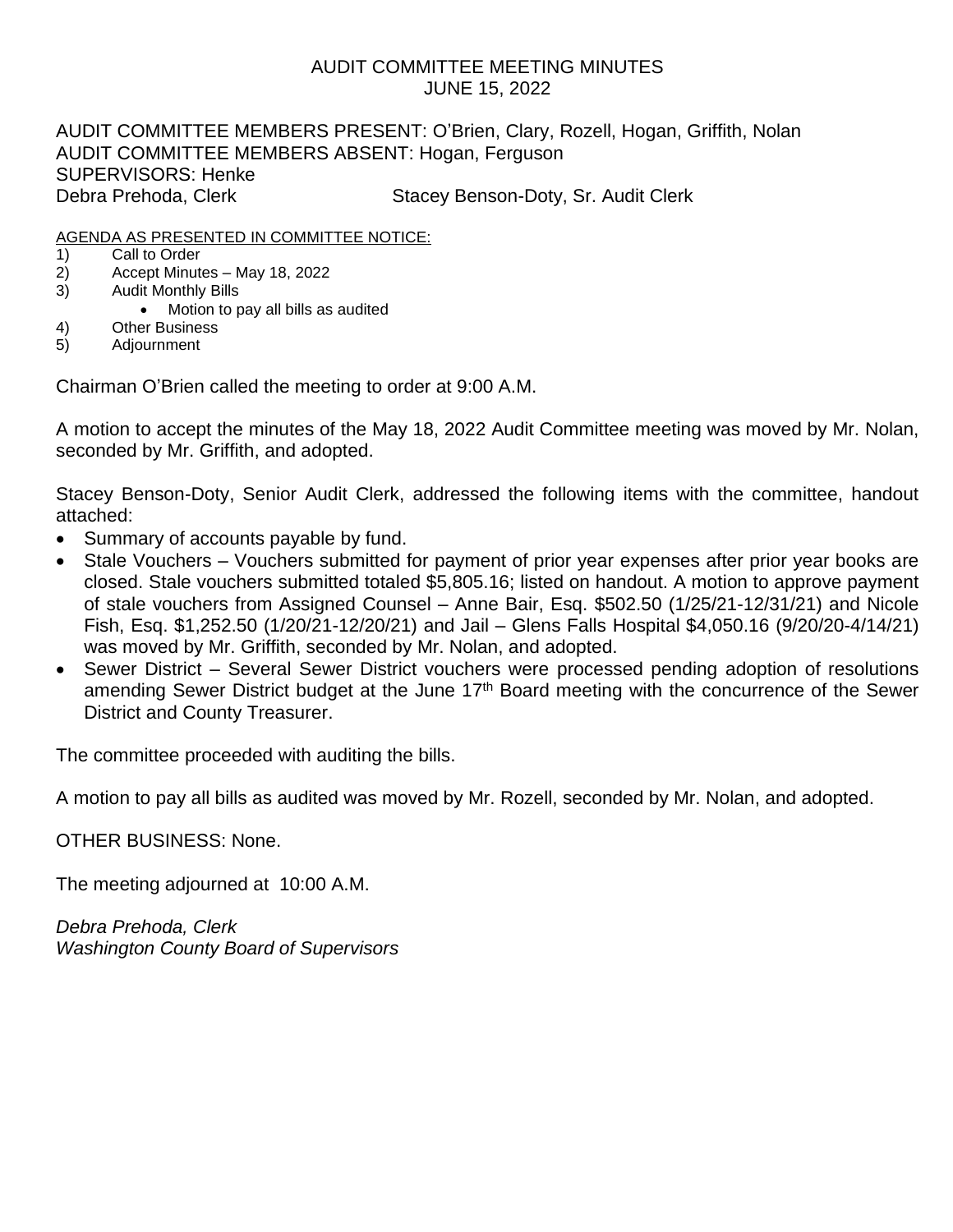#### **SUMMARY OF ACCOUNTS PAYABLE BY FUND**

| <b>FUND</b>                            | <b>AMOUNT</b>  | <b>No. Vouchers</b> | <b>DATE</b> |  |
|----------------------------------------|----------------|---------------------|-------------|--|
| <b>GENERAL</b>                         | \$771,653.56   | 613                 | 6/15/22     |  |
| <b>CAR POOL</b>                        | \$12,710.98    | 22                  | 6/15/22     |  |
| <b>COUNTY ROAD</b>                     | \$425,786.44   | 59                  | 6/15/22     |  |
| <b>COUNTY ROAD</b><br><b>MACHINERY</b> | \$191,028.17   | 49                  | 6/15/22     |  |
| <b>SEWER DIST NO 1</b>                 | $50^{\circ}$   | 0                   | 6/15/22     |  |
| <b>SEWER DIST NO 2</b>                 | \$265,370.73   | 58                  | 6/15/22     |  |
| <b>Capital Construction</b>            | \$1,139,662.28 | 6                   | 6/15/22     |  |
| <b>Workers Compensation</b>            | $50$ .         | 0                   | 6/15/22     |  |
| <b>Health/Dental(MS)</b>               | \$11,636.00    | 1                   | 6/15/22     |  |
| <b>TOTAL ALL FUNDS</b>                 | 52,817,848.16  | 808                 |             |  |
|                                        |                |                     |             |  |

# Submitted To Audit Committee For Approval : Meeting Date 6/15/22

### SPECIAL AUDIT 6/2/22

| <b>GENERAL</b>               | \$37,650.09 | 39              | 6/2/22 |
|------------------------------|-------------|-----------------|--------|
| <b>CAR POOL</b>              | \$623.62    |                 | 6/2/22 |
| <b>COUNTY ROAD</b>           | \$127.92    | 4               | 6/2/22 |
| <b>COUNTY ROAD MACHINERY</b> | \$2,909.86  | 10              | 6/2/22 |
| <b>SEWER NO 1</b>            | \$65.52     |                 | 6/2/22 |
| <b>SEWER NO 2</b>            | \$2,674.29  | 4               | 6/2/22 |
| <b>TOTAL</b>                 | \$44,051.30 | $\overline{61}$ |        |

### PRELIMINARY TOTAL AMOUNT PAID OUT OF AUDIT WITH APPROVAL OF COUNTY AUDITOR

|                                                    | <b>AMOUNT</b>                                    | DATE            |  |
|----------------------------------------------------|--------------------------------------------------|-----------------|--|
|                                                    | $5*1.321.462.67$                                 | 4/13/22-5/17/22 |  |
| <b>Grand Total Presented to Audit</b><br>Committee | 54,183,362.13                                    |                 |  |
| <b><i><u>ALCO</u></i></b><br>.                     | TOTAL NUMBER OF VOLICHERS BEFORE COMMITTEE = 869 |                 |  |